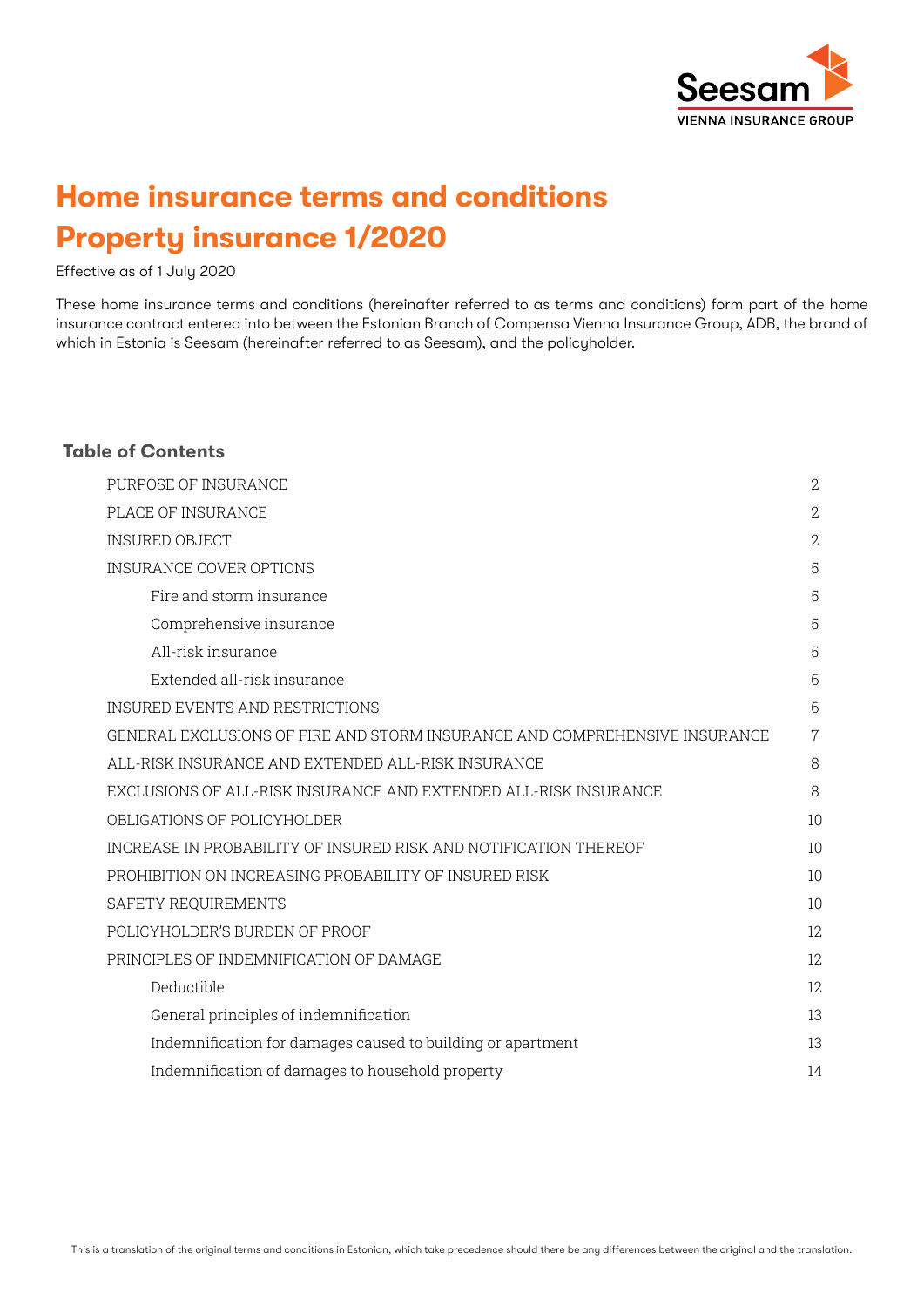# **PURPOSE OF INSURANCE**

1 The purpose of the insurance contract is to indemnify direct damage arisen as a result of an insured event due to destruction of or damage to an insured object and separately specified expenses in accordance with the home insurance terms and conditions and the general terms and conditions of the contract.

# **PLACE OF INSURANCE**

2 The place of insurance is a building, ancillary building, terraced house, semi-detached house, apartment and the storage room belonging to the apartment located at the address specified in the policy.

# **INSURED OBJECT**

- 3 The policyholder can choose which object specified in the following clauses they want to insure.
- 4 An insured object is a building, facility, apartment, apartment ownership, household property, claim for rental expenses of temporary residence of an insured person, or a claim for loss of rental income as provided in the policy.
- 5 A **construction work** is a structure that is created as a result of human action and is attached to or supported by the ground underneath and whose purpose of use, aim, manner of use or durability make it distinguishable from other structures.
- 6 A **building** is a legal construction work permanently attached to the ground and having an interior space separated from the external environment by a roof and other parts of the building envelope.
- 7 A **residential building, ancillary building, sauna, terraced house and semi-detached house** may be insured as a **building**.
- 8 An **ancillary building** is a building not used for residential purposes (e.g. a shed, storehouse, livestock housing, barn, garage, garden house, playhouse).
- 9 A **sauna** located separately from the residential building is only insured if so specified in the policy.
- 10 The building insurance covers essential parts of the building, incl. the main structures, interior and exterior finishing, permanently attached bathroom and kitchen furniture (except for integrated household appliances), doors, windows as well as the heating, cooling, water, gas supply, sewerage, power supply and ventilation systems permanently locating in the building, and the connecting wires, pipes, channels and tanks. Radio and television antennae, lighting fixtures and parts of air-conditioning appliances installed on the exterior sides or the roof of the building are insured.
- 11 Heating, cooling, gas supply, water, sewerage and ventilation systems, air-conditioning, communications and security alarm systems as well as the power supply system located outside but permanently attached to the building or a part of the building are insured up to the boundary of the registered immovable.
- 12 The building insurance automatically covers to the value of up to 10,000 euros the following items located on the same registered immovable:
	- 12.1 facilities. A facility is a construction work which is permanently attached to the ground and is not a building (clause 7), e.g. a gazebo, car shelter, outdoor kitchen, well, fence, flagpole, outdoor lighting fixture, outdoor pool, wind power generator, bathing barrel, paved roads, ball game courts and playgrounds;
	- 12.2 ancillary buildings (clause 8) with a closed net area of up to 20  $m^2$ . If a terrace or shelter has been built as an attachment to an ancillary building, the area under the construction work must be taken into account upon insuring;
	- 12.3 the heating fuel used for heating the insured building and located in the building.
- 13 If the building insurance cover option chosen for the policy is extended all-risk insurance, the restoration expenses of the landscaping of the yard land belonging to the residential building following an insured event are insured to the value of up to 6,000 euros.
- 14 The insurance of a **terraced house and a semi-detached house** covers the interior finishing and the essential parts of the building located within the boundaries of the terraced house or semi-detached house up to the interior finishing of the neighbouring housing section. The parts of the building (e.g. partition enclosures of terraces), utility, low-current and power supply systems designated for joint use and not located in the insured terraced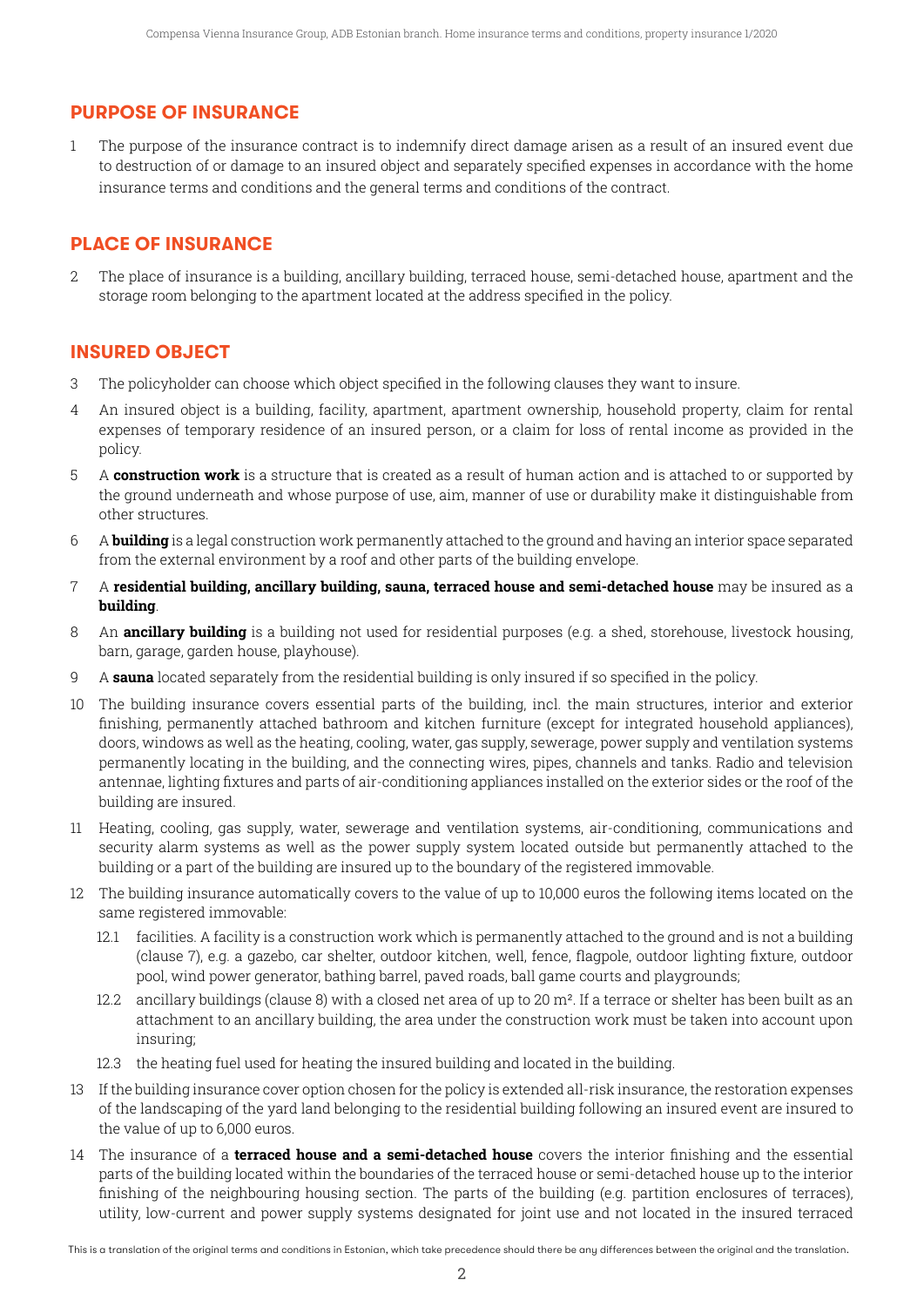house or semi-detached house as well as ancillary buildings (clause 8) and facilities (clause 12.1) are insured to the extent that corresponds to the share of the area of the terraced house or semi-detached house in the total area of the building.

- 15 Unless otherwise specified in the policy, the building insurance does not cover the following:
	- 15.1 portable and/or integrated equipment (e.g. an electric cooker, refrigerator, washing machine, electric radiators), furniture, curtain rods and fittings, curtains, removable carpets and lighting fixtures (except for built-in lighting fixtures) as well as other household property;
	- 15.2 advertisements installed on the exterior side of the building or on the registered immovable;
	- 15.3 soil, plants, landscaping (except in the case specified in clause 13), garden sculptures;
	- 15.4 water (incl. water in the well, pipelines and pool), gas in the pipelines or equipment;
	- 15.5 ponds, wharves, moles, berths, other facilities built in water;
	- 15.6 removable and/or wheeled caravans, tents, inflatable structures, temporary facilities, greenhouses with film cover;
	- 15.7 solar panels that are separate from the building and located on the same registered immovable and that are to be or have been installed as well as the devices that belong thereto.
- 16 An **apartment** is delimited residential space that can be independently used a well as the parts thereof that can be altered without damaging common ownership or the rights of other apartment owners or without altering the external form of the building. The apartment insurance covers doors and windows as well as the finishing of balconies, recessed balconies or terraces of the apartment, floor, wall and ceiling covering materials, non-loadbearing partition walls, built-in furniture (incl. kitchen and bathroom furniture, permanently attached sliding doors), utility systems located in the apartment, permanently attached heating sources, parts of air-conditioning appliances of the apartment that are installed on the exterior side of the building.
- 17 The apartment insurance also covers the heating fuel used for heating only the insured apartment and located in a building on the same registered immovable as the apartment building.
- 18 The apartment insurance does not cover:
	- 18.1 structures that ensure the stability or safety of the building (load-bearing structures, foundation, roof, stairs);
	- 18.2 load-bearing and/or main structures (incl. hydroinsulation) of a balcony or a recessed balcony;
	- 18.3 parts of the building, systems or equipment designated for joint use by apartment owners (boiler room, utility system, lifts, interior finishing of the stair hall, exterior finishing of the building) and other items in the common ownership of apartment owners;
	- 18.4 portable and/or integrated equipment (e.g. an electric cooker, refrigerator, washing machine, electric radiator), furniture, curtain rods and fittings, curtains, removable carpets and lighting fixtures as well as other household property;
	- 18.5 water (including water in the well, pipelines and pool), gas in the pipelines or equipment.
- 19 **Apartment** ownership is the insured apartment (clause 16) and the pertaining parts of the building and appliances in the common ownership of apartment owners (clauses 18.1 to 18.3). The part in common ownership is insured to the extent that corresponds to the size of the insured apartment in the entire building.
	- 19.1 The apartment ownership insurance covers externally located utility systems (e.g. heating, cooling, water and gas supply, sewerage and ventilation systems as well as air conditioning, communications and security alarm systems) and the power supply system up to the boundary of the registered immovable. The utility and power supply system is insured to the extent that corresponds to the size of the insured apartment in the entire building.
- 20 The apartment and apartment ownership insurance covers the interior finishing of a storage room/cellar which is not directly connected with the insured apartment or apartment ownership, but is located in the same building and is in the sole use of the policyholder, the door of the storage room and shelves permanently installed in the storage room.
- 21 The appliances and items servicing the building or apartment (e.g. a boiler, heat pump, furnace, wood stove) are insured as sets of integrated items including all the essential parts of the appliances and items. The essential parts of the appliances and items are their parts that cannot be separated from the appliance without destroying, damaging or significantly amending the appliance or the item or the part being separated from them or without aggravating the purposeful use of the appliance or item or making it impossible.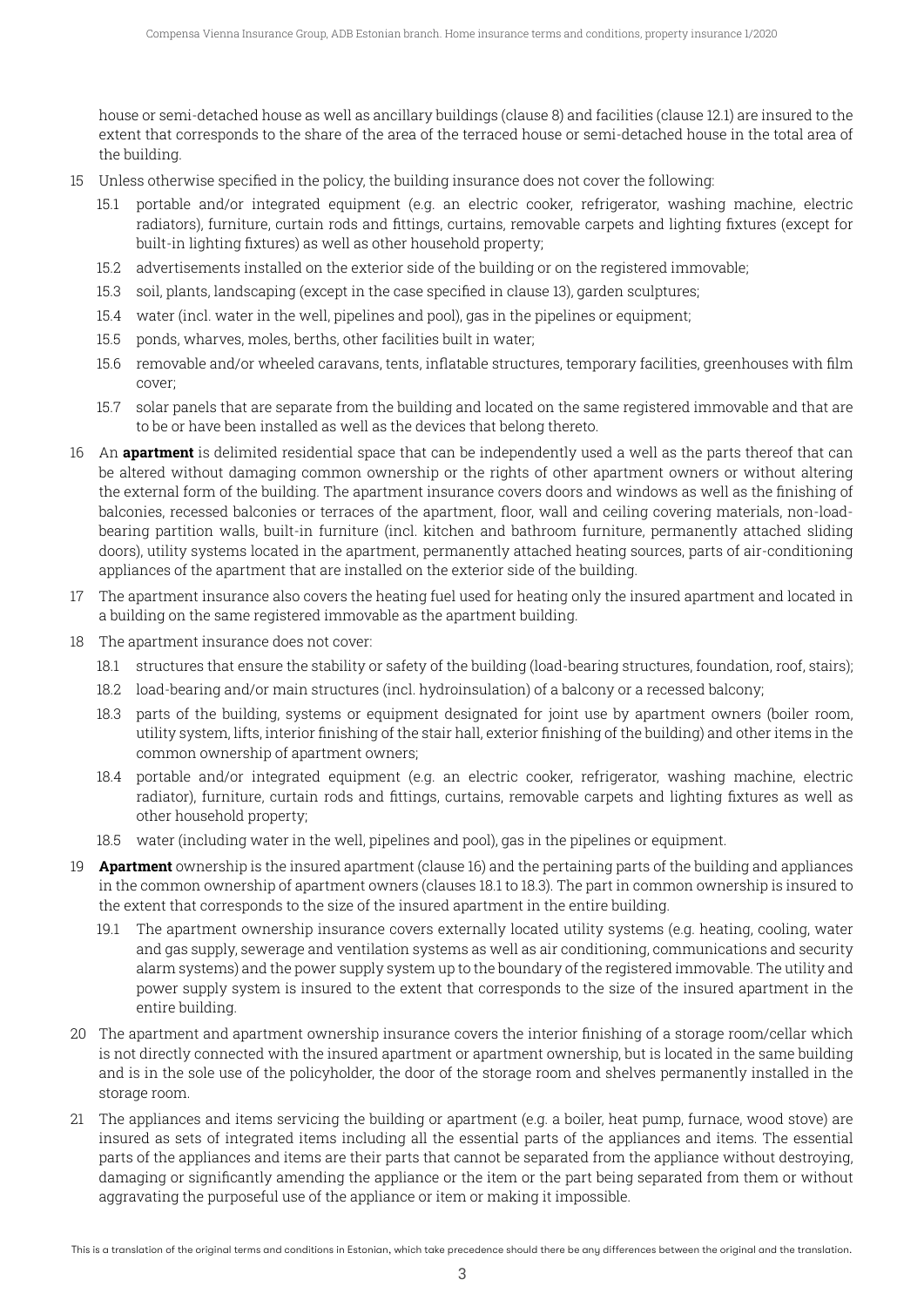- 22 **Household property** is the movable property located in the place of insurance and owned by the insured person or in their legal possession. This includes furniture (except for permanently attached kitchen and bathroom furniture that is insured with the construction work), household appliances, electrical home appliances, clothes, tableware, etc. The insured sum of household property is specified in the policy.
- 23 Unless otherwise specified in the insurance policy, the insurance covers:
	- 23.1 art, collections, valuables and clocks with a limit of indemnity of 4,000 euros. Valuables are jewels, precious metals and items made thereof, precious and semi-precious gemstones;
	- 23.2 land vehicles and watercraft not subject to registration, e.g. bicycles, self-balancing vehicles, electric bicycles, boats (of the total length of up to 2.5 metres), riding lawn mowers, robot lawn mowers and parts thereof – with a limit of indemnity of 4,000 euros;
	- 23.3 navigation equipment, a ski box, tyres and wheel rims of a motor vehicle that are temporarily removed from the motor vehicle and are located in the insured building or apartment – with a limit of indemnity of 4,000 euros;
	- 23.4 uninstalled building materials located in the insured building or apartment with a limit of indemnity of 4,000 euros.
- 24 The insurance covers household property that is accompanying the policyholder or their family member permanently living with the policyholder in the place of insurance while they are outside of the place of insurance but within the borders of the Republic of Estonia – with a limit of indemnity of 1,000 euros. For example, the policyholder goes to the gym in <sup>a</sup> sports club and leaves their belongings in the locker. The belongings are stolen from the locker.
- 25 If the insurance cover option chosen for the policy is extended all-risk insurance, the insurance covers household property that is accompanying the policyholder or their family member permanently living with the policyholder in the place of insurance while they are outside of the place of insurance but within the borders of the European Union Member States, United Kingdom of Great Britain and Northern Ireland, Iceland, Norway and Liechtenstein – with a limit of indemnity of 2,000 euros.
- 26 If household property is insured, insurance cover to the value of 10% of the insured sum of household property also applies automatically to property in locked storage rooms (cellars) located in a locked building on the same immovable property as the insured residential building or in the same building as the apartment and in the sole use of the policyholder.
- 27 If the household property insurance cover option chosen for the policy is **extended all-risk insurance**, the insurance also covers:
	- 27.1 in the case of theft of a passport, identity card or driving licence, the expenses of issue of a new document to the value of up to 100 euros without applying a deductible;
	- 27.2 the expenses of the transactions unlawfully concluded or cash withdrawn from an ATM with a bank card stolen or robbed from the policyholder or their family member living with the policyholder in the place of insurance – to the value of up to 1,000 euros;
	- 27.3  $\,$  cash stolen from the place of insurance in an amount of up to 300 euros;
	- $27.4$  upon loss of keys, the expenses of replacing the door lock without applying a deductible;
	- $27.5$  the restoration expenses of legal software that was destroyed as a result of an insured event to the value of up to 500 euros. Documents certifying the acquisition of the destroyed software must be submitted to Seesam in order to receive the insurance indemnity;
	- 27.6 the expenses incurred on the veterinary care of pets (e.g. a cat, dog) as a result of the occurrence of an insured event – to the value of up to 300 euros. In such a case, the expenses incurred to buy medicinal products not registered in the Estonian register of veterinary medicinal products or while treating the pet without contacting a veterinarian are not indemnified.
- 28 Unless otherwise specified in the insurance contract, household property insurance does not cover the following:
	- 28.1 the construction work and parts thereof:
	- 28.2 mobile phones, tablet computers, smart watches and other similar smart devices older than two years and desktop and laptop computers older than four years as well as parts thereof;
	- 28.3 agricultural products, foodstuff, alcohol, tobacco, animals, birds, fish;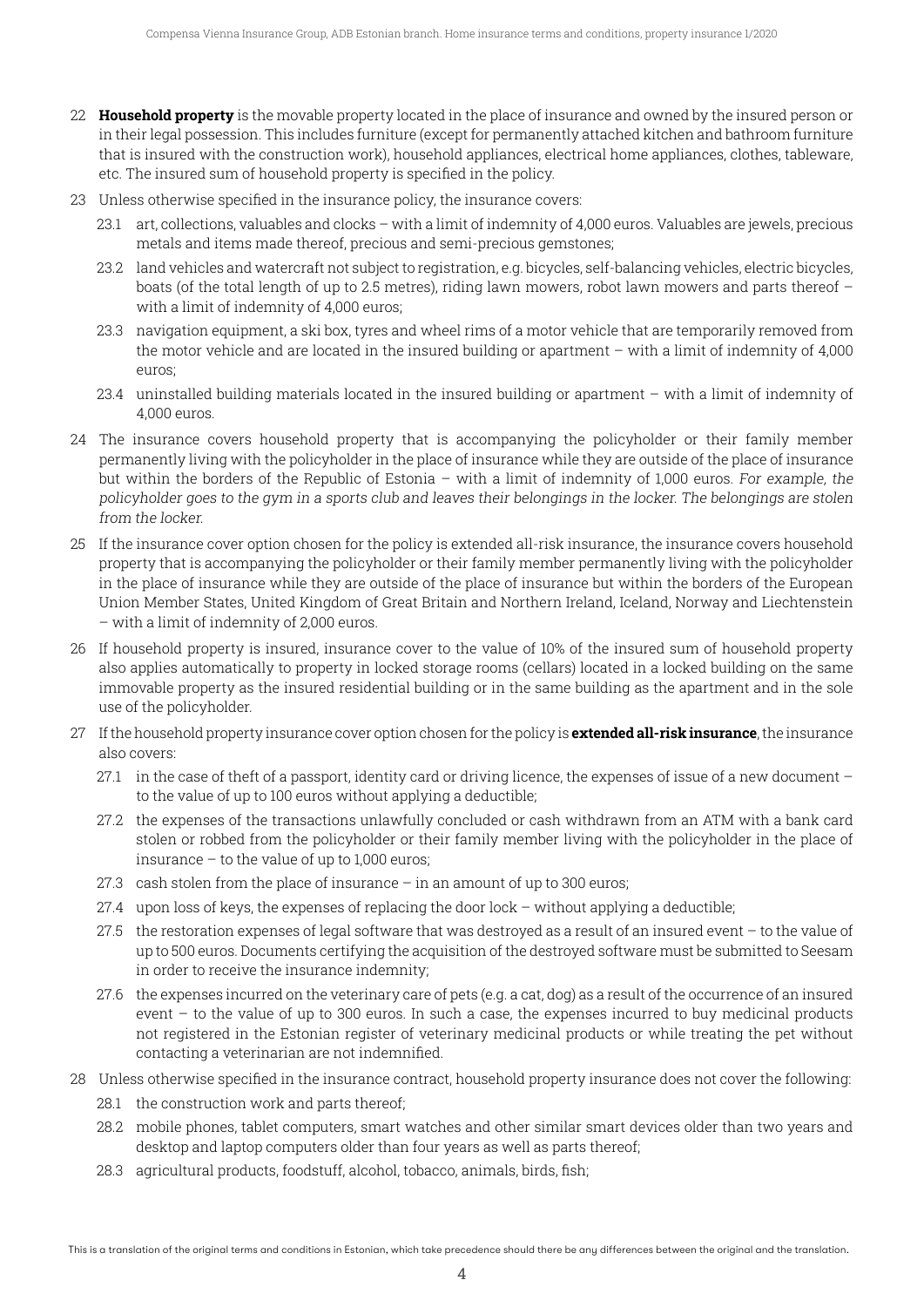- 28.4 cash (except to the value specified in clause 27.3), coins, stamps, bonds, securities, cheques, gift certificates, lottery tickets, documents (except to the value specified in clause 27.1), manuscripts, drawings, models, forms, databases, archives;
- 28.5 information and software contained in an information processing system and on a data medium (except to the value specified in clause 27.5);
- 28.6 removable and/or wheeled caravans, tents, inflatable structures, temporary facilities, greenhouses with film cover located outside the insured building, apartment or apartment ownership;
- 28.7 explosives, objects not in compliance with security requirements or legislation;
- 28.8 motor fuel, land vehicles that were or are subject to registration, their accessories and parts (incl. keys), except for the items specified in clause 23.3;
- 28.9 watercraft and aircraft (incl. drones), their accessories and parts (incl. keys), except for the items specified in clause 23.2;
- 28.10 assets used in the economic activities of the policyholder or their family member. For example: goods, product samples, semi-finished products, store equipment, production or service equipment.

#### 29 **Rental expenses of temporary residence**

- 29.1 Rental expenses of temporary residence are insured if so specified in the policy.
- 29.2 Rental expenses of temporary residence are indemnified if it is not possible to live in the insured residential building or apartment as a result of an insured event and it is necessary to rent new residential space. Seesam indemnifies reasonable and justified expenses previously agreed with Seesam and incurred to rent an equivalent replacement residential space and to move there. The expenses are indemnified to the value of the insured sum specified in the policy as of the moment of occurrence of an insured event until the restoration of the building or the apartment that constitutes the insured object, but for no longer than 12 months as of the occurrence of the insured event.
- 29.3 The insurance cover does not extend to persons who use the insured building or apartment on the basis of a rental contract.

#### 30 **Loss of rental income**

- 30.1 Loss of rental income is insured if so specified in the policy.
- 30.2 The loss of rental income to the value of the insured sum specified in the policy for the building or apartment that constitutes an insured object, was rented out at the time of an insured event and has become uninhabitable as a result of the insured event is indemnified.
- 30.3 The amount to be indemnified is the loss of rental income based on a rental contract entered into in writing, from the occurrence of the insured event until the restoration of the building or the apartment that constitutes an insured object, but for no longer than 12 months as of the occurrence of the insured event. Public utility charges, late interest or contractual penalties subject to payment or the expenses incurred to find a replacement residential space for the tenant are not indemnified.

#### **INSURANCE COVER OPTIONS**

The insurance cover options are:

- 31 **Fire and storm insurance**, in which case the damage caused due to the realisation of the risks of fire, explosion and storm damage is indemnified under the terms and conditions and to the extent specified in clauses 36 to 49 and 57 to 60.
- 32 **Comprehensive insurance**, in which case the damage caused due to the realisation of the risks of fire, explosion, storm damage, theft, robbery, vandalism and pipeline leakage is indemnified under the terms and conditions and to the extent specified in clauses 36 to 60.
- 33 **All-risk insurance**, in which case the damage caused due to the realisation of the risks of theft or robbery of an insured object as well as damage arisen from damage to or destruction of an insured object due to a sudden and unforeseen contact event is indemnified under the terms and conditions and to the extent specified in clauses 64 to 66.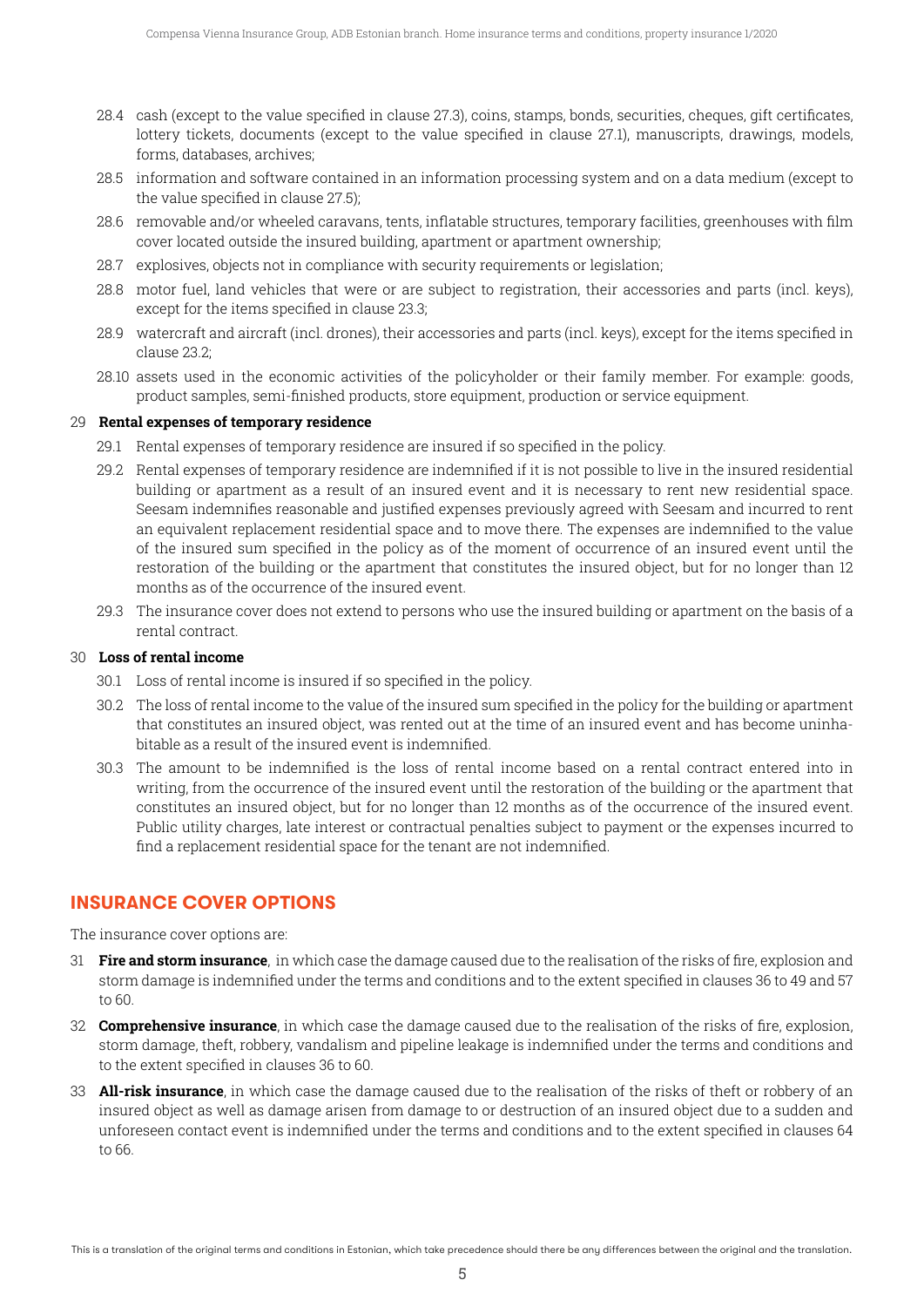- 34 **Extended all-risk insurance**, in which case the damage caused due to the realisation of the risks of theft or robbery of an insured object as well as damage arisen from damage to or destruction of an insured object due to a sudden and unforeseen contact event is indemnified under the terms and conditions and to the extent specified in clauses 27 and 64 to 66.
- 35 **The insurance cover option chosen by the policyholder is specified in the policy.**

# **INSURED EVENTS AND RESTRICTIONS**

#### **Fire**

- 36 Damage caused by fire is indemnified. Fire is a damage caused by fire, smoke and soot spread outside a heating source prescribed therefor and by fire extinguishing.
- 37 Damage caused by lightning that struck an insured object directly and causes visible damages (destructions) or fire to the insured object is indemnified.
- 38 Damage caused as a result of short-circuit, overload or another electrical reason (insulation mistakes, insufficient contact) is not indemnified if no fire has broken out.
- 39 Damage caused by a power supply failure or power fluctuations (incl. excess voltage) that thunder involves is not indemnified if no fire has broken out.

#### **Explosion**

- 40 Damage resulting from an explosion is indemnified. Explosion is a shockwave occurring as a result of sudden release of a large amount of energy, which causes visible damages to an insured object.
- 41 Damage caused as a result of an explosion at warehouses where explosives are stored and as a result of professional blasting operations is not indemnified.
- 42 Damage is not indemnified if the explosion has occurred inside an appliance or item that services the insured building or apartment and the damages did not go out of the boundaries of the insured appliance or item (e.g. damage is not indemnified if an explosion occurs inside a heating appliance and only the heating appliance suffers damages).

#### **Storm and hail**

- 43 Damage caused by storm and hail that the storm involved and which has directly destroyed the insured building or facility is indemnified.
- 44 If the insured object is an apartment or apartment ownership, the damage is indemnified only if the storm has directly caused destructions to the building where the insured apartment or apartment ownership is located.
- 45 Storm damages to movable property located in a building or apartment are indemnified only if they have causeand-effect relationship with the storm damages arisen to the insured building or apartment.
- 46 Damage caused by a rising water level (flood) is indemnified if the rise was caused by storm wind in the place of insurance.
- 47 A storm is deemed to be a gust of wind with a speed of at least 18 m/s according to the data of the meteorological observation station closest to the place of insurance.
- 48 If strong wind damages an insured object as a result of a smaller gust of wind than that specified in clause 47, the valid presumption is that damage to the insured object has cause-and-effect relationship with the insufficient building quality of the insured object or with the material fatigue or depreciation arisen over time.
- 49 The following is not indemnified:
	- 49.1 damage caused by rainwater or snowmelt water penetrating the construction work through unclosed openings of the construction work or through envelopes of the construction work, except if the openings emerged as a result of the storm;
	- 49.2 damage caused by the weight or movement of ice or snow;
	- 49.3 damage caused by a failure of power supply or power fluctuations (incl. excess voltage) that storm involves.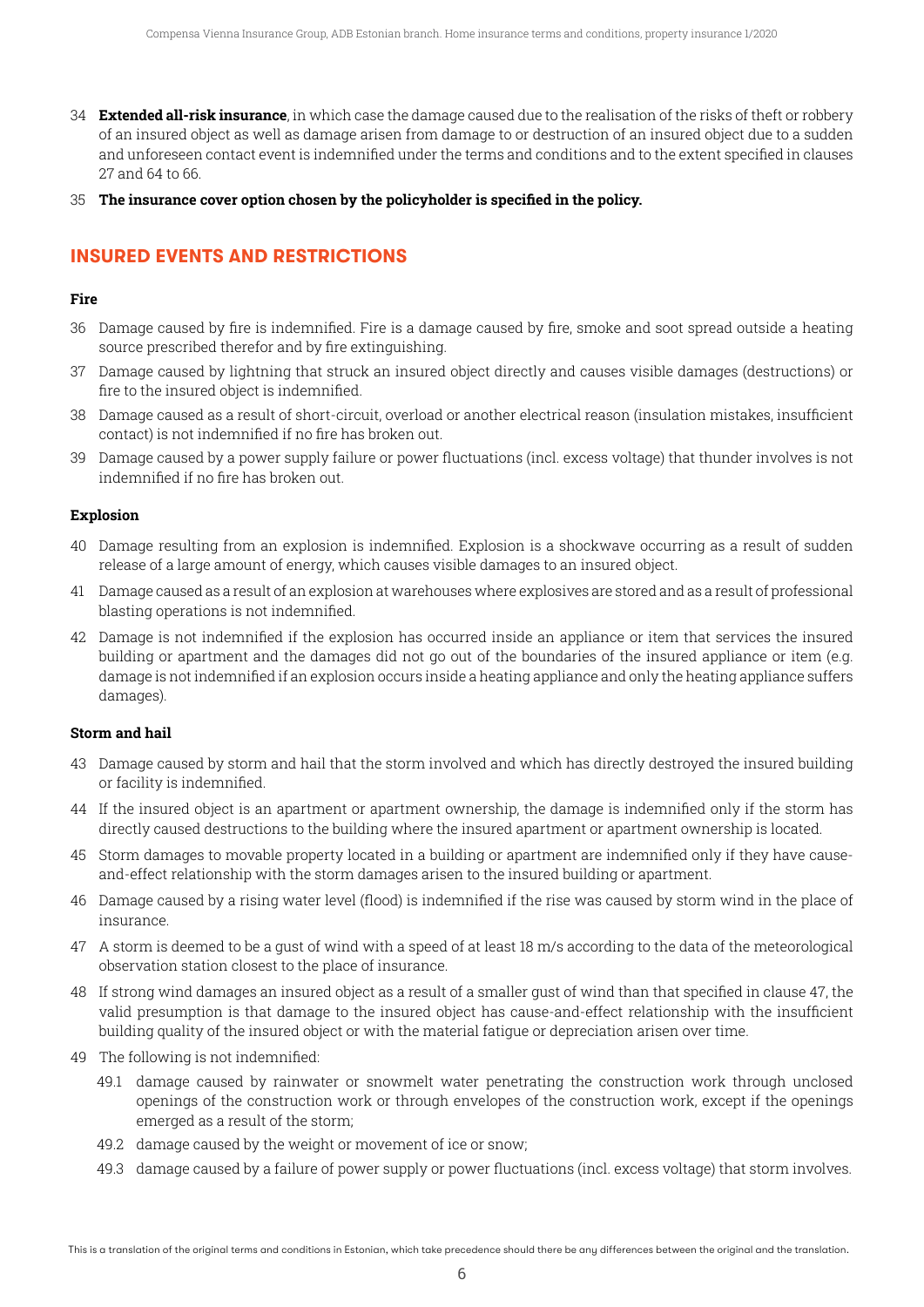#### **Acts against property**

- 50 Damage caused by **theft**, i.e. deprivation of an insured object by a third party for the purposes of illegal appropriation thereof, is indemnified. Upon theft, the policyholder is required to make an application to the police in order to commence proceedings.
- 51 Damage caused by **robbery**, i.e. deprivation of an insured object by a third party for the purposes of illegal appropriation thereof if the deprivation has been committed using violence, i.e. physical harm, hitting, beating or other physical abuse that causes pain or by threatening to kill or cause physical harm, is indemnified.
- 52 Damage caused by intentional impairment or destruction of an insured object by a third party (vandalism) is indemnified.
- 53 Damage caused by deceit, fraud, appropriation or extortion is not indemnified.
- 54 Damage resulting from loss, disappearance or forgetting of an insured object is not indemnified.

#### **Pipeline leakage**

- 55 Damage caused by the following is indemnified:
	- 55.1 liquid discharged as a result of a breakage of the water supply, heating or cooling system installed in the insured building or apartment or the rainwater pipeline in the building;
	- 55.2 water discharged as a result of a breakage of a household appliance (e.g. washing machine, boiler) that has a permanent connection to the water supply system in the insured building or apartment, or a breakage of the connecting pieces of such a household appliance;
	- 55.3 liquid discharged from the water supply, heating or cooling system of an apartment of a third party;
	- 55.4 effluent or wastewater discharged as a result of an accident (clogging) within the internal sewerage system.
- 56 The following is not indemnified:
	- 56.1 damage caused by liquid that discharged through the building structures (e.g. wall, roof, open windows, balcony) or from the pipeline outside of the building;
	- 56.2 damage caused by overflow in the interior and exterior sewerage system (well or pipe) of the building in connection with rainfall, melting snow or other rise in the water level in the ground.
	- 56.3 damage caused by water vapour, condensed moisture or excessive moisture, except cases caused by the events listed in clauses 55.1 to 55.4;
	- 56.4 the expenses of repairing or reacquiring the household appliance, equipment or pipeline that caused the damage and the expenses incurred to search for the reasons for the damage;
	- 56.5 the cost of the discharged liquid, vapour, gas, etc.

## **GENERAL EXCLUSIONS OF FIRE AND STORM INSURANCE AND COMPREHENSIVE INSURANCE**

- 57 Damage caused by or resulting in the following is not subject to indemnification:
	- 57.1 normal wear and tear, soiling, spoilage, corrosion (incl. chemical, electrochemical and biochemical corrosion), material fatigue, rotting, fungal damage, dry rot, mould, condensed moisture, freezing, and other slowly occurring processes;
	- 57.2 poor-quality design, building, renovation, installation or maintenance work; use of defective, faulty or unsuitable materials;
	- 57.3 **Exception**. If a fire or pipeline leakage arises for the reasons specified in clause 57.2, the damage will be indemnified. The expenses of repairing or restoring the item that caused a fire or pipeline leakage are not indemnified. For example: due to <sup>a</sup> defective or incorrectly installed chimney <sup>a</sup> fire occurs and the building is destroyed. The restoration of the chimney is not indemnified, but the restoration expenses of damages to other parts of the building are indemnified. A defective pipeline component breaks and water damages the interior finishing of the apartment. We indemnify the restoration expenses of the interior finishing, but do not indemnify the expenses of replacing or restoring the broken pipe;
	- 57.4 sinking, cracking, swelling, shrinking, vibration or movement of the ground, the construction work or parts thereof;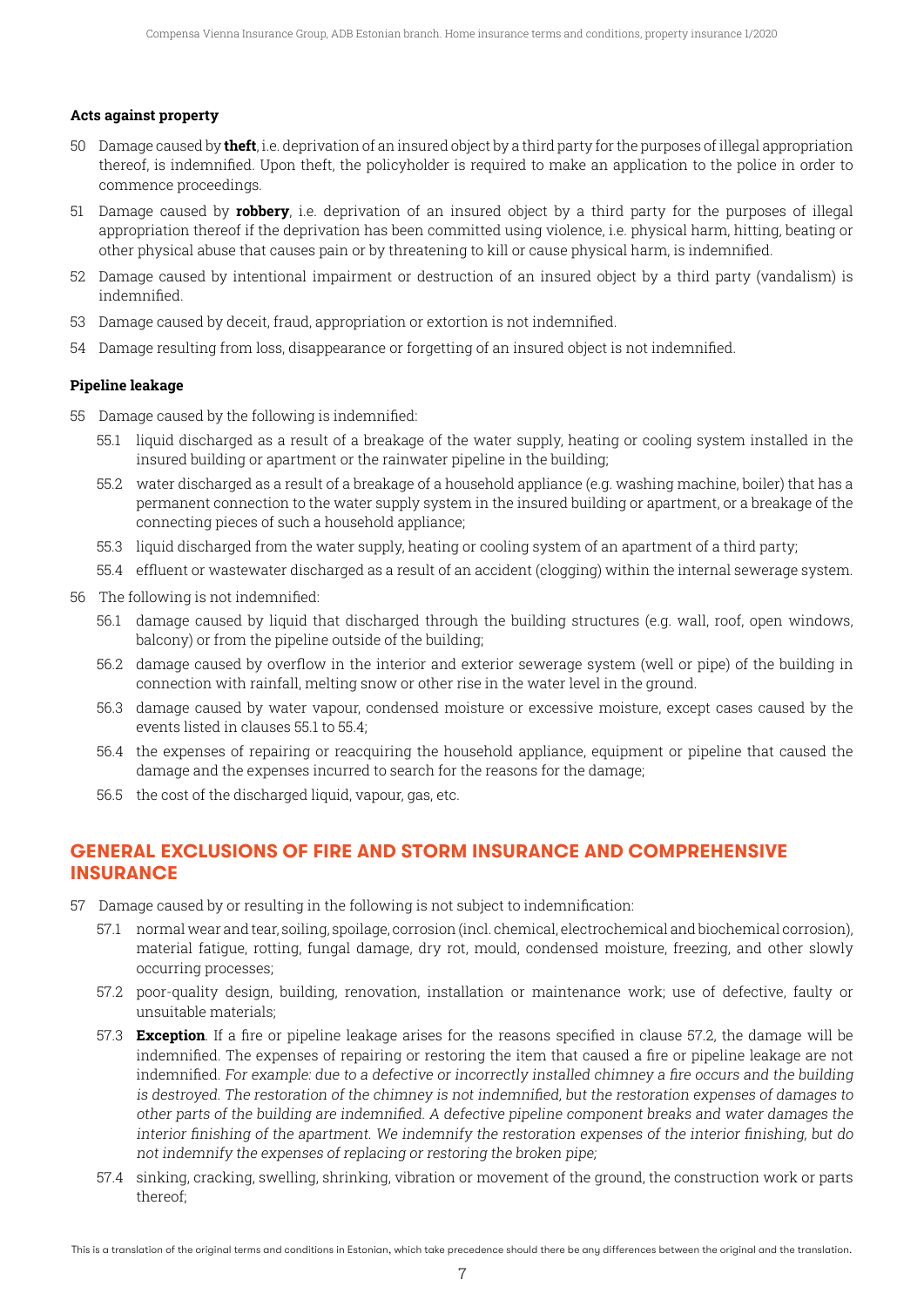- 58 The losses and damages that emerged prior to entry into the insurance contract or the emergence of which was obvious at the time of entry into the insurance contract are not subject to indemnification.
- 59 The damages or expenses of restoring or replacing faulty or defective items that are subject to compensation by the manufacturer, supplier, builder or contractor and for which the aforementioned person is liable on the basis of law or a contract, e.g. warranty, are not indemnified.
- 60 Damage subject to indemnification on the basis of compulsory insurance (e.g. motor third party liability insurance) is not indemnified. If the policyholder or beneficiary does not receive, within a reasonable period of time, insurance indemnity on the basis of a compulsory insurance contract in full or in part, Seesam will not apply the exclusion set out in this clause.

## **ALL-RISK INSURANCE AND EXTENDED ALL-RISK INSURANCE**

- 61 An insured event of all-risk insurance is the damage to or destruction of an insured object due to a sudden and unforeseen contact event (clause 63), taking into account the exclusions and exceptions specified in clauses 64 to 66.
- 62 An insured event of extended all-risk insurance is the damage to or destruction of an insured object due to a sudden and unforeseen contact event (clause 63), taking into account the extensions of the insurance cover specified in clause 27 and the exclusions and exceptions specified in clauses 64 to 66.
- 63 A sudden and contact event is deemed to include, for example, a fire (clause 36), explosion (clause 40), theft (clause 50), robbery (clause 51), storm damage (clause 43), pipeline leakage (clause 55) and other sudden and unforeseen events in the course of which an insured object has become damaged or destroyed as a result of any contact event.

## **EXCLUSIONS OF ALL-RISK INSURANCE AND EXTENDED ALL-RISK INSURANCE**

#### 64 **The following is not subject to indemnification:**

- 64.1 the losses and damages that emerged prior to entry into the insurance contract or the emergence of which was obvious at the time of entry into the insurance contract;
- 64.2 any damage caused by or resulting in normal wear and tear, soiling, spoilage, corrosion (incl. chemical, electrochemical and biochemical corrosion), scale, material fatigue, rotting, fungal damage, incl. dry rot, mould, condensed moisture, and other slowly occurring processes. For example: A decayed fence falls down due to wind. A water pipe breaks due to rust. A decayed beam falls or breaks. Such damages are not subject to indemnification;
- 64.3 damage caused to household appliances and equipment older than five years and to the utility system (e.g. heat pump, boiler, ventilation system, heating boiler) of the construction work, which is older than seven years, due to interruptions, disruptions or voltage fluctuations in power supply and internal or mechanical failures or disruptions of the insured object;
- 64.4 damage caused by poor-quality design, building, renovation, installation or maintenance work, use of defective or unsuitable materials;
- 64.5 **exception**. If a fire or pipeline leakage arises for the reasons specified in clause 64.4, the damage will be indemnified. The expenses of repairing or restoring the item that caused the fire or pipeline leakage are not indemnified. For example: due to <sup>a</sup> defective or incorrectly installed chimney <sup>a</sup> fire occurs and the building is destroyed. The restoration of the chimney is not indemnified, but the restoration expenses of damages to other parts of the building are indemnified. A defective pipeline component breaks and the water discharged from the pipeline damages the interior finishing of the apartment. Seesam indemnifies the restoration expenses of the interior finishing, but does not indemnify the expenses that the replacement or restoration of the defective or faulty broken pipe involves;
- 64.6 damage caused by or resulting in sinking, cracking, swelling, shrinking, freezing, vibration or movement of the ground or the construction work or parts thereof;
- 64.7 damage caused by precipitation or meltwater (snow, snowmelt water, rainwater, ice, icemelt water) penetrating through the structures of the building (roof, foundation, walls, balconies, windows, doors);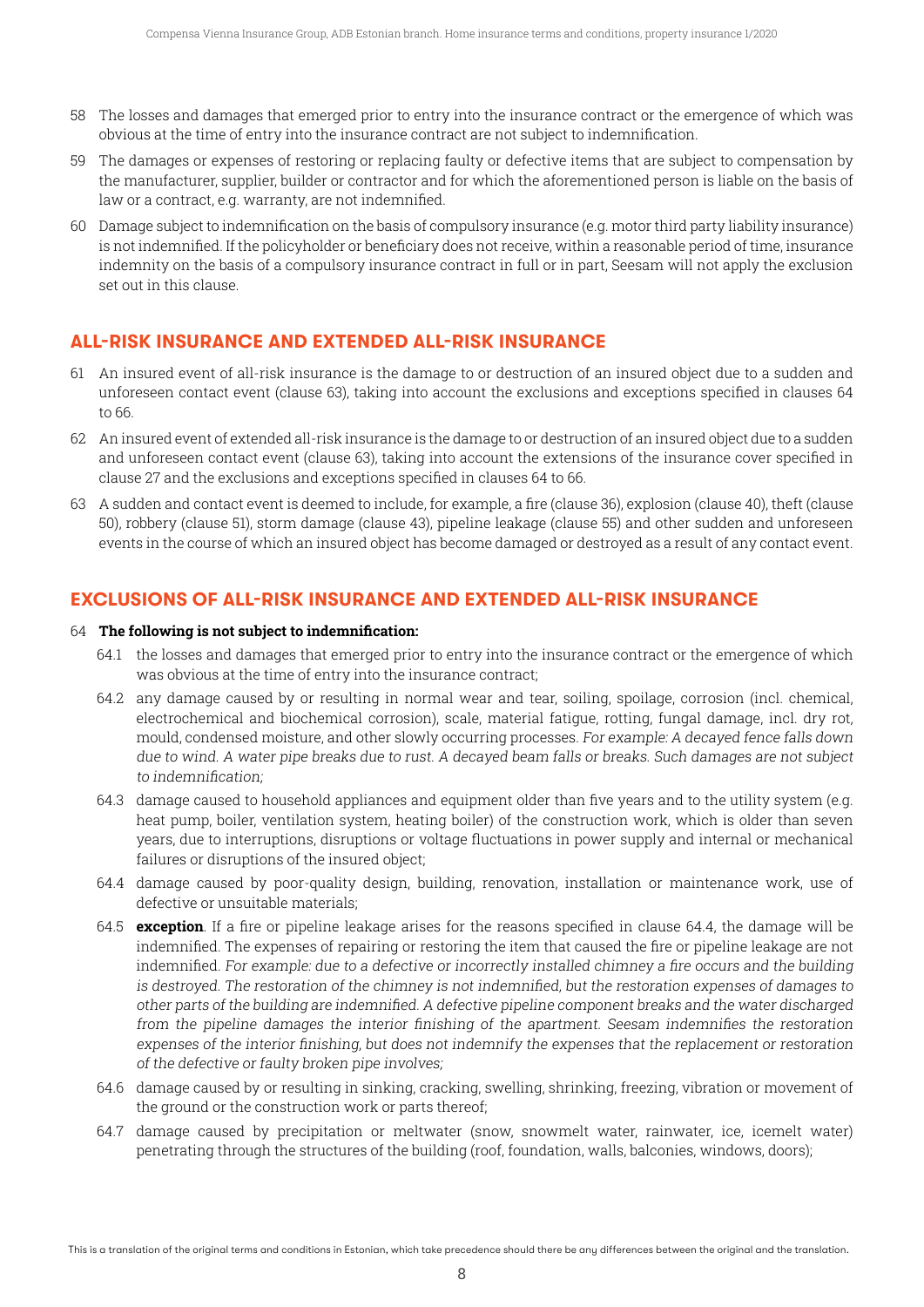- 64.8 **exception**: Damages caused to the interior finishing for the reason specified in clause 64.7 are indemnified if the insurance cover of the building, apartment or apartment ownership chosen for the policy is extended all-risk insurance. The expenses of repairing or restoring the item (e.g. roof, wall) that caused the leakage are not indemnified.
- 64.9 any damage caused by a rising water level if it does not have cause-and-effect relationship with the strong wind (storm) or torrential rain that occurred in the place of insurance. For example, damages arisen due to floods that occur every spring or damages related to the rise in the soil water level are not indemnified;
- 64.10 damage caused by the weight or movement of ice or snow;
- 64.11 by way of **exception**, damage caused to an insured object by movement of ice or snow is indemnified if the insurance cover of the building, apartment or apartment ownership chosen for the policy is extended allrisk insurance;
- 64.12 damage caused by insects, rodents or birds; By way of **exception**, damage of window glasses broken as a result of the activities of birds or pets is indemnified.
- 64.13 damage caused due to chewing, tearing or scratching by pets. Also damage arisen as a result of excretions of pets;
- 64.14 the restoration costs of damages caused to an insured object by creditors, its former owners or possessors (incl. tenants, lessees);
- 64.15 damage caused by deceit, fraud, appropriation or extortion;
- 64.16 damage caused by loss, disappearance or forgetting of an insured object;
- 64.17 damage and expenses caused by conventional preservation, maintenance, upkeep, renewal or improvement of the insured object as well as the object of common ownership, replacement or repair of parts due to maintenance. For example, damages and expenses arising in connection with replacing radiators, pipelines or windows;
- 64.18 minor damages that do not hinder the purposeful use of an object. Seesam regards the following as minor damages: notches, dents, scratches, small cracks, changes of colour, usual soiling, tears, etc. For example: The back of <sup>a</sup> chair causes scratches to wallpaper. A hammer falls on the floor and leaves <sup>a</sup> notch on the parquet. Wine leaves <sup>a</sup> stain on the carpet. Moving chairs results in scratches on the floor. The restoration expenses of the foregoing damages are not subject to indemnification;
- 64.19 damage to sports equipment (bicycle, skis, surfing equipment, etc.) during ordinary use. For example, skis break as <sup>a</sup> result of falling, bicycle tyres break in the course of ordinary road cycling;
- 64.20 the cost of water, gas, etc., leaking from pipelines or equipment;
- 64.21 damage caused by non-purposeful use or non-standard storage of an insured object;
- 64.22 damage caused by professional blasting operations and as a result of an explosion at warehouses where explosives are stored;
- 64.23 the expenses of repairing or reacquiring the household appliance, equipment or pipeline that caused the damage;
- 64.24 damage caused to household property located outside of a building or in an open building by wind, rain, snow, frost or another natural phenomenon, sand or dust, provided that the said property is not meant to be used in outdoor conditions.
- 65 The damages or expenses of restoring or replacing faulty or defective items that are subject to compensation by the manufacturer, supplier, builder or contractor and for which the aforementioned person is liable on the basis of law or a contract, e.g. warranty, are not indemnified.
- 66. Damage subject to indemnification on the basis of compulsory insurance (e.g. motor third party liability insurance) is not indemnified. If the policyholder or beneficiary does not receive, within a reasonable period of time, insurance indemnity on the basis of a compulsory insurance contract in full or in part, Seesam will not apply the exclusion set out in this clause.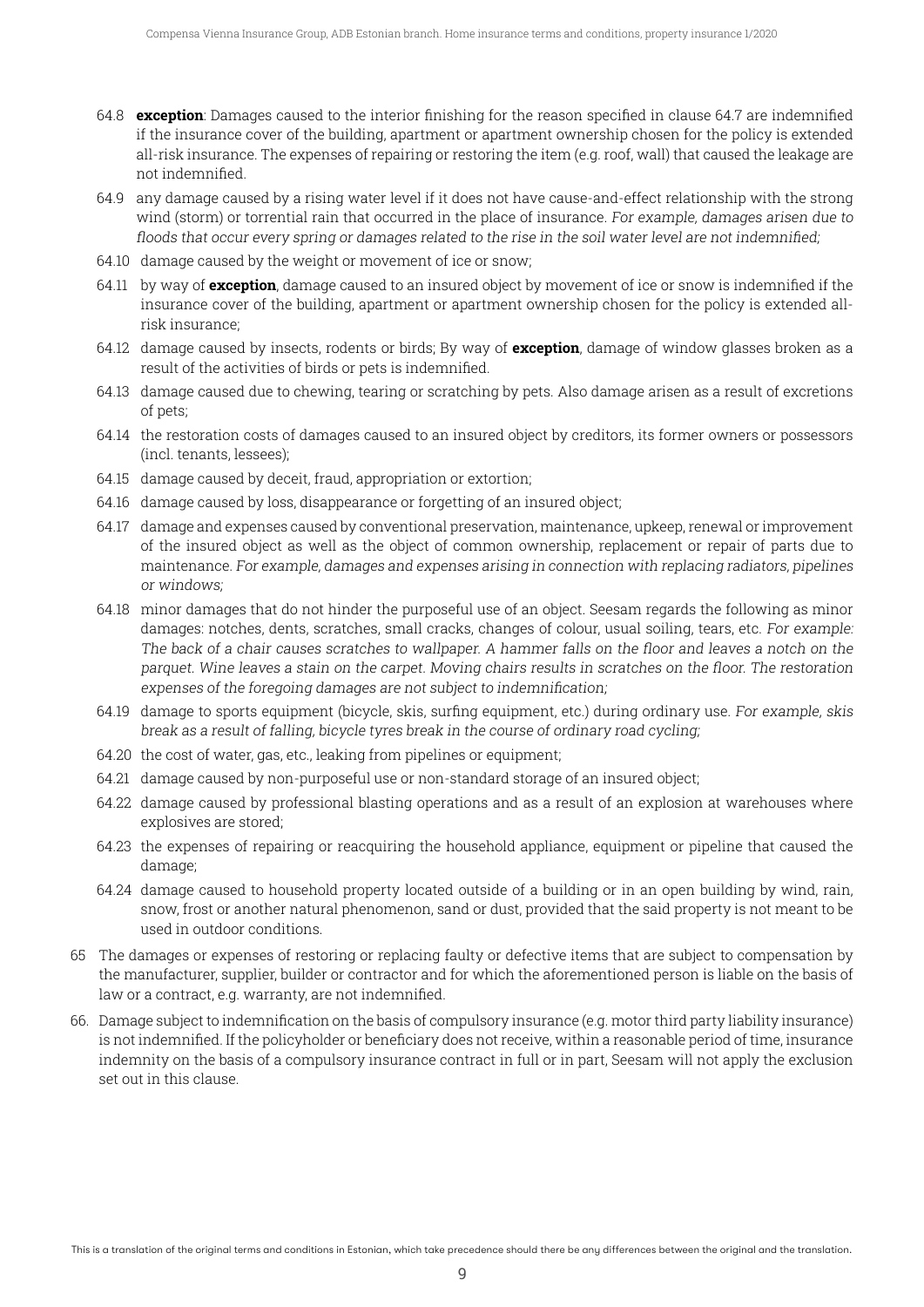# **OBLIGATIONS OF POLICYHOLDER**

## **INCREASE IN PROBABILITY OF INSURED RISK AND NOTIFICATION THEREOF**

- 67 An increase in the probability of an insured risk is deemed to be an increase in the possibility of realisation of an insured event. Seesam regards the circumstances specified in clauses 69 and 70 as an increase in the probability of an insured risk.
- 68 Seesam must be notified of an increase in the probability of an insured risk immediately, but no later than within five working days of the increase in the probability of the insured risk.
- 69 Seesam must be notified of a change in the data that has taken place prior to the start or during the term of the insurance contract and that has been asked in the insurance application or otherwise upon entry into the insurance contract.
- 70 An increase in the probability of an insured risk is deemed to be the following:
	- 70.1 transfer, change in the purpose of use, waiver of use of and renting out the insured building, apartment or apartment ownership;
	- 70.2 waiver of security systems or the insured building, apartment or apartment ownership or cessation of operation thereof;
	- 70.3 building work related to the insured building, apartment or apartment ownership (clause 70.3.1). Seesam must be notified of building work within a reasonable period of time prior to the beginning of the planned building work;

 70.3.1 Building work means erection, extension or reconstruction of a building or a change of utility systems thereof. Building work does not mean maintenance or redecoration of a building, e.g. paperhanging, painting or changing of flooring.

71 If the policyholder breaches the obligation specified in clause 68, Seesam will be released from its performance obligation if the insured event occurs more than one month after the time when Seesam should have received the notice.

#### **PROHIBITION ON INCREASING PROBABILITY OF INSURED RISK**

- 72 Increasing the probability of insured risk is deemed to be the breach of the obligations provided by the safety requirements of these terms and conditions as committed by the policyholder or persons that are regarded as being equivalent to the policyholder (hereinafter persons equivalent to the policyholder) in the Seesam's general terms and conditions of the contract.
- 73 The policyholder or persons equivalent to the policyholder (incl. lessees) may not breach the obligations specified in the safety requirements.
- 74 If the policyholder or persons equivalent to the policyholder (incl. lessees) breach the safety requirements and an insured event occurs due to the aforementioned breach, Seesam will be released from payment of the insurance indemnity to the extent in which the breach of the obligation contributed to the occurrence of the insured event.

#### **SAFETY REQUIREMENTS**

- 75 When possessing and using the insured property, in order to prevent the arrival of a harmful consequence in respect of an insured object, the policyholder and persons equivalent to the policyholder are required to:
	- 75.1 perform a reasonable diligence obligation;
	- 75.2 act prudently and with normal diligence;
	- 75.3 observe legislation in force, instruction manuals of appliances and rules.
- 76 It is obligatory to apply measures to prevent fire when smoking, using an open flame, equipment and installations, and refrain from other activities that may cause a fire or explosion.
- 77 Burning waste and trash is only allowed in windless weather, under constant supervision and with a respective permit.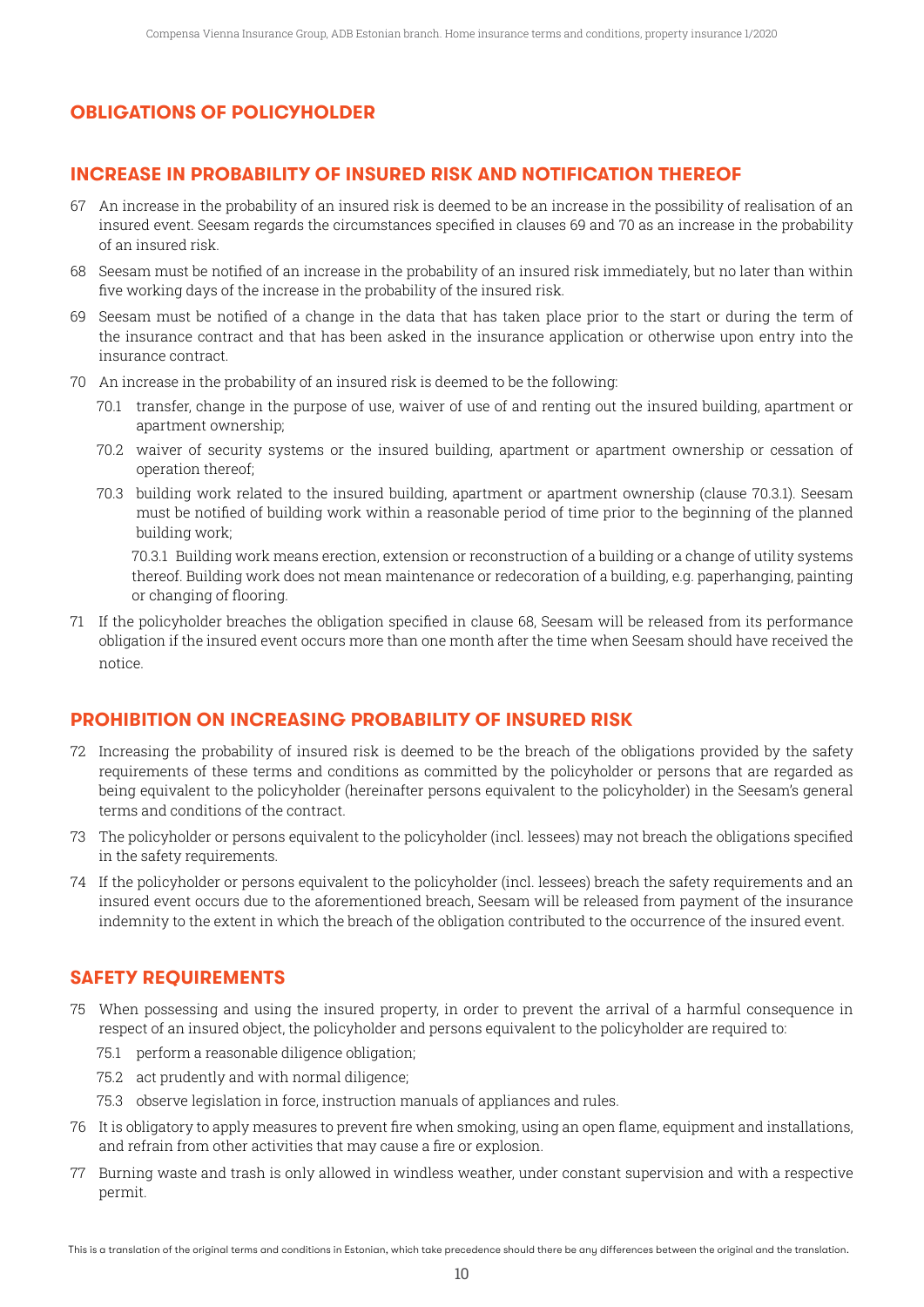- 78 An open fire or gas flame may not be used to thaw frozen pipelines.
- 79 Matches and other means of ignition must be kept out of the reach of minors.
- 80 When leaving home, it must be made sure that the electric cooker, iron or other flammable home appliances are switched off. An electrical appliance not intended for constant operation may not be left unattended.
- 81 Burning candles, open fire or other sources of fire hazard may not be left unattended. Candles must be placed on a non-combustible surface, away from flammable materials.
- 82 Heating and electric systems must be designed, built, installed and taken into use according to requirements or, if no requirements exist, in a manner that ensures their safe use and maintenance. Upon installing and designing heating appliances, the ventilation ducts may not be used for conveying smoke.
- 83 Furnaces, fireplaces or wood stoves and their chimneys and flues must be cleaned at least once a year. Once every five years, the aforementioned parts of the building must be cleaned by a licensed chimneysweep who issues an instrument of chimney sweeping on the technical state and safety of the heating system.
- 84 Heaters with radiating or incandescent surfaces and without protective covers (e.g. fan heaters) may not be placed in dusty rooms and left unattended. When using a temporary heating appliance, the instruction manuals and the safety distances set out in the manual must be complied with.
- 85 It is forbidden to use flammable fluid for igniting the fire in the hearth of a furnace, fireplace or wood stove. When using a heating appliance, it is forbidden to use a type of fuel that is not suitable or adapted for that particular heating source.
- 86 It is forbidden to put unextinguished coal or bottom ash into a storage place for furnace residue, a flammable container and/or anywhere where it may damage the insured object should it ignite.
- 87 When using an electrical appliance, it is forbidden to:
	- 87.1 install a temporary power cord (except during building or renovation work or for a temporary workplace);
	- 87.2 use an electrical appliance, cable or a power cord whose insulation is damaged or broken or that has any other defects that may cause a fire or explosion;
	- 87.3 keep any flammable materials or objects in or on the electric switchboard;
- 88 When performing work involving an open flame, the fire safety requirements established by legislation for work involving an open flame must be followed. Work involving an open flame is work involving heating a part or material, generation of sparks or using an open, i.e. out-of-furnace, fire.
- 89 Flammable material may be stored in a construction work in accordance with the requirements prescribed by the Fire Safety Act and the building design documentation. It is forbidden to store in a construction work flammable liquids and gas the container of which has signs of leakage.
- 90 To ensure safety, persons of respective competence must inspect gas installations and related utility systems with the frequency prescribed by the manufacturer or legislator.
- 91 When nobody is at home, the windows, doors and other openings of the insured object must be locked and closed in such a way that it is not possible to enter the insured building or apartment without breaking the shutter, the lock or another barrier blocking the entrance. Keys and other devices enabling entrance to the insured object may not be left in a visible or accessible place or handed over to third parties. If there is a reason to suspect that the key to the insured object has fallen into the possession of a third party, the lock or lock core must be changed.
- 92 If there is a security alarm system, it must be switched on when leaving home. The security alarm system should be checked, maintained, and, whenever necessary, also improved and updated regularly. The coverage area of the security sensors may not be obstructed by furniture, houseplants or other objects.
- 93 Property that has been taken along outside of the place of insurance must be under constant supervision or locked. For example: items taken to the gym in <sup>a</sup> sports club must be left in the locker. A mobile phone and other household property carried by the policyholder or their family member may not be left unattended.
- 94 Household property left in a locked motor vehicle must be placed in a non-visible place, such as the boot or the glove compartment. At night (from 23:00 to 06:00), one should move household property from the car into a locked building (except for common areas) or apartment.
- 95 Household property not meant to be permanently kept outside such as lawn mowers, baby buggies, bicycles should be placed into a locked building or, in the event of insuring an apartment, into a locked storeroom in the apartment building after use. For example, household property may not be left in front of an apartment building or in <sup>a</sup> public corridor (stair hall).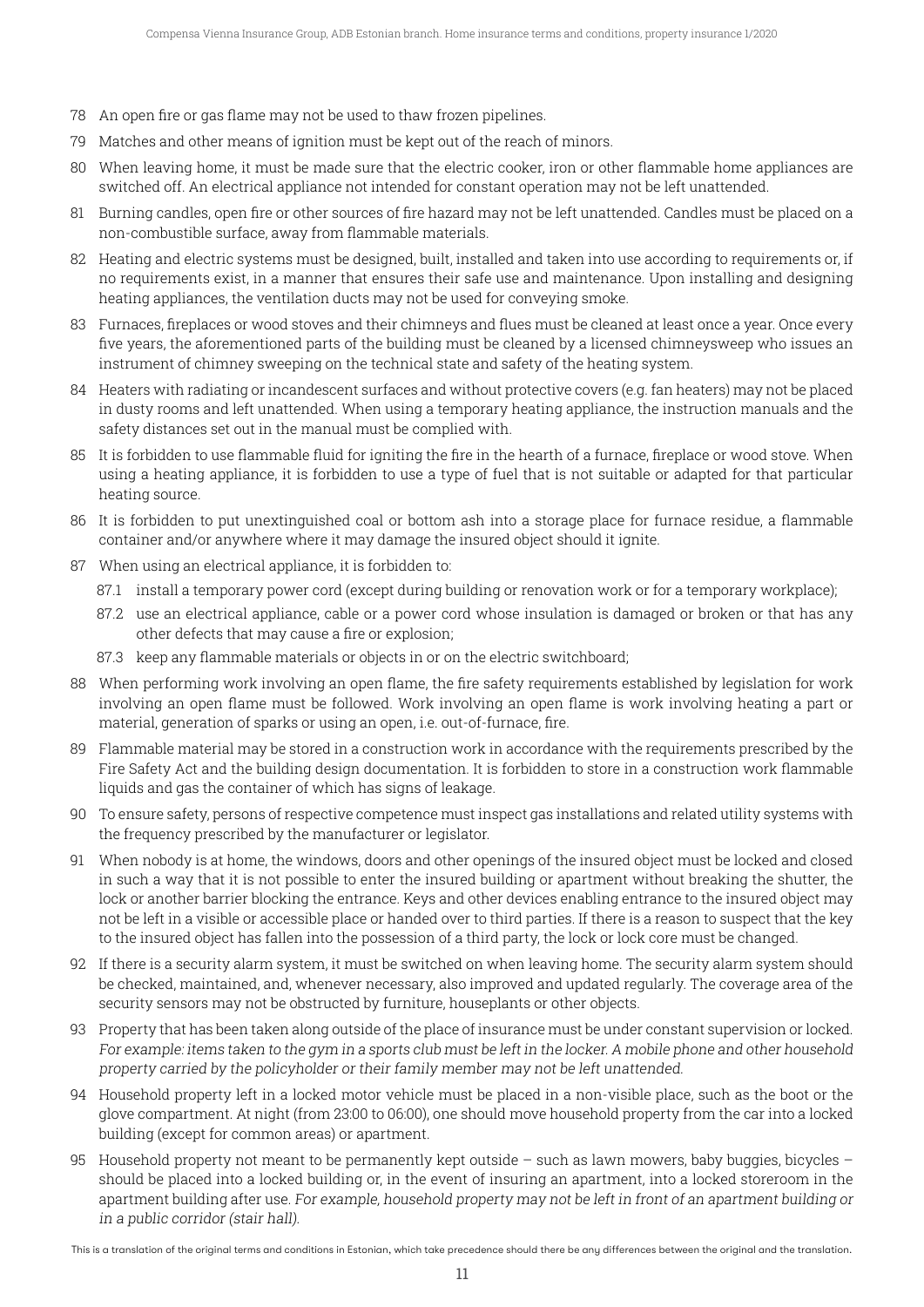- 96 Garden furniture, grills, barbecue stoves and trampolines must be stored inside (e.g. in a shed or another closed ancillary building) when the season is over (from October to April).
- 97 Roofs, rainwater, wastewater and water piping systems must be maintained and checked regularly.
- 98 Pipelines must be protected against freezing. In a building that is not heated or not lived in during the heating period, the water supply and heating systems must be emptied of water.
- 99 Household property and equipment that services the building (e.g. heating boilers, heat pumps, gas appliances, hot water boilers) must be used and preserved adhering to the user and maintenance manual provided by the manufacturer, seller or importer of the item.
- 100 In the winter period, it is necessary to clear snow and ice from the roofs of insured buildings (incl. ancillary buildings) and get rid of icicles hanging from the eaves.

## **POLICYHOLDER'S BURDEN OF PROOF**

- 101 In order to receive insurance indemnity, the policyholder is required to prove the occurrence of an insured event, the occurrence of damage, the reason for the occurrence of damage and the extent of damage.
- 102 If the policyholder breaches their burden of proof, Seesam has no obligation to pay insurance indemnity

## **PRINCIPLES OF INDEMNIFICATION OF DAMAGE**

- 103 The purpose of indemnification of damage is the restoration of the situation prior to the insured event, under the terms and conditions and to the extent provided by the insurance contract, taking into account the condition of the insured object prior to the loss event.
- 104 **Insurance indemnity** is the amount of money paid in order to indemnify the damage caused as a result of an insured event, in accordance with the insurance contract. Payment of the insurance indemnity does not reduce the insured sum for the insurance period.
- 105 **Limit of indemnity** is the upper limit of indemnification agreed with respect to the insured object or insured risk and specified in the policy, for which under-insurance does not apply, i.e. damage is indemnified up to the limit of indemnity.
- 106 **Method of indemnification** is payment of a monetary indemnity to the policyholder or beneficiary.
- 107 The parties have the right to agree on a different method of indemnification.

## **Deductible**

- 108 Deductible means the share of damage that is borne by the policyholder themselves and has been specified in the insurance contract. The policyholder has a deductible in respect of any insured event. The amount of the deductible is specified in the policy. Deductible is deducted from the amount of damage subject to indemnification on the basis of the insurance contract. Upon concurrent application of several deductibles, only the largest deductible is deducted from the indemnity.
- 109 In the case of a loss event of all-risk insurance that has occurred to computers and computer equipment, mobile phones, tablet computers, smart watches and other smart devices, the double rate of the deductible set out in the policy is applied.
- 110 When indemnifying for damage caused as a result of building work, the triple rate of the deductible set out in the policy is applied, but no less than €600.
- 111 Deductible is not applied:
	- 111.1 to damage caused by theft if the thieves entered the building or apartment by breaking open or picking the safety lock and there are clear traces of damaging the lock;
	- 111.2 to the smashed glass surfaces of exit doors, windows, or balcony railing of the construction work damaged as a result of an insured event if only the glass surface is damaged and there is no other damage;
	- 111.3 if a key of aninsured objecthas leftthe possessionofthe policyholder or persons equivalentto the policyholder as a result of theft or robbery and it is necessary to change the locks or install a new lock system for the insured object in order to prevent further damage;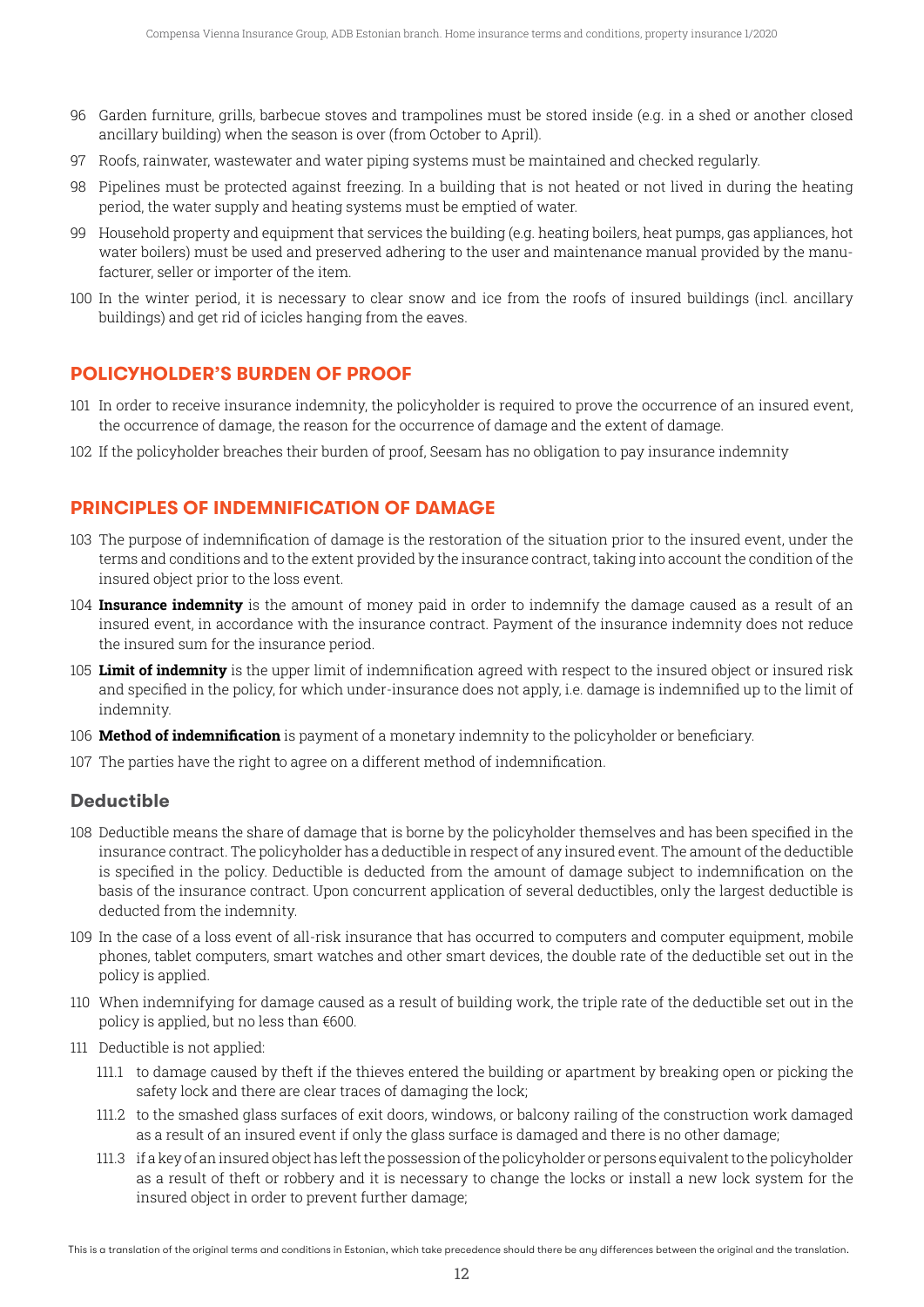111.4 if more than 50% of the insured building, apartment, apartment ownership or facility is destroyed as a result of an insured event.

# **General principles of indemnification**

- 112 Seesam indemnifies damage on the basis ofthe insurance contract being guided by the following general principles of indemnification, regardless of the insurance cover option chosen.
- 113 In the case of an insured event, reasonable expenses borne by the policyholder in order to prevent additional damage, reduce the amount of damage or prevent it are indemnified if they have been agreed with Seesam in advance.
- 114 In the case of an insured event, expenses connected with establishing whether damage was inflicted or with determining its amount are indemnified if they have been agreed with Seesam in advance.
- 115 On the basis of the insurance contract, the expenses incurred by the policyholder as a result of hiring additional experts not agreed with Seesam in advance are not indemnified.
- 116 The age of an insured object (e.g. mobile phone, computer, household appliances, equipment, incl. solar panels and parts thereof, servicing the building) is calculated as of the purchase date when initially bought as (a) brand new one(s). If it is impossible to establish the purchase date, the age is calculated based on the release date of a specific model.
- 117 The share of the cost of restoration of the building, apartment, facility or household property that increased due to circumstances arising from the policyholder (i.e. the policyholder's choices or actions) is not indemnified.
- 118 If the policyholder has provided incorrect data when entering into the insurance contract, based on which a smaller insurance premium was calculated, the damage will be indemnified according to the ratio of the insurance premium calculated on the basis of correct data to the insurance premium calculated on the basis of incorrect data.
- 119 On the basis of the insurance contract, damage is not indemnified if the insured object was so damaged prior to an insured event that it would have required repair or replacement regardless of the damage caused by the insured event. If that is the case, Seesam does not consider the damage to be caused by the insured event.
- 120 On the basis of the insurance contract, the reduction of the value of an object or its emotional value is not indemnified. The reduction of the value of an object is the situation where the value of the insured object remains lower after repairing thereof compared to the value prior to the insured event. Emotional value of an object is the value attributable to the object that arises from emotional attitude towards the object, e.g. an object may be connected with memories, due to which a very high price is determined for it.
- 121 In the event of multiple insurance, the insurers are jointly liable as debtors. Multiple insurance is when the policyholder insures the same insurance risk at several different insurers, and the total amount of insurance indemnities payable by the insurers would exceed the amount of the damage, or if the insured sums together would exceed the insurable value.

# **Indemnification for damages caused to building or apartment**

- 122 If the interior finishing of a building or apartment damages due to an insured event, the reasonable expenses of repairing the damages caused will be indemnified.
- 123 The repairing expenses incurred as a result of damages caused to the interior finishing of a building or apartment are indemnified on the basis of their reinstatement value.
- 124 Reinstatement value is the restoration cost of a building or the interior finishing of an apartment in the place of insurance into the condition prior to the insured event, primarily taking into account the size and level of finishing of the building or apartment prior to the insured event.
- 125 Reasonable and justified expenses necessary for the renovation of the internal finishing of a building or apartment are indemnified in two parts (clauses 127 to 129) on the basis of calculations agreed with Seesam.
- 126 In order to receive insurance indemnity for restoration expenses, the policyholder must actually restore the damaged insured object within one year of the time the first part of the insurance indemnity was received (clause 127).
- 127 Seesam pays the first part of the insurance indemnity to an extent of 70% of the cost of restoration of the damaged insured object, taking into account possible reductions of the insurance indemnity as well as the deductible.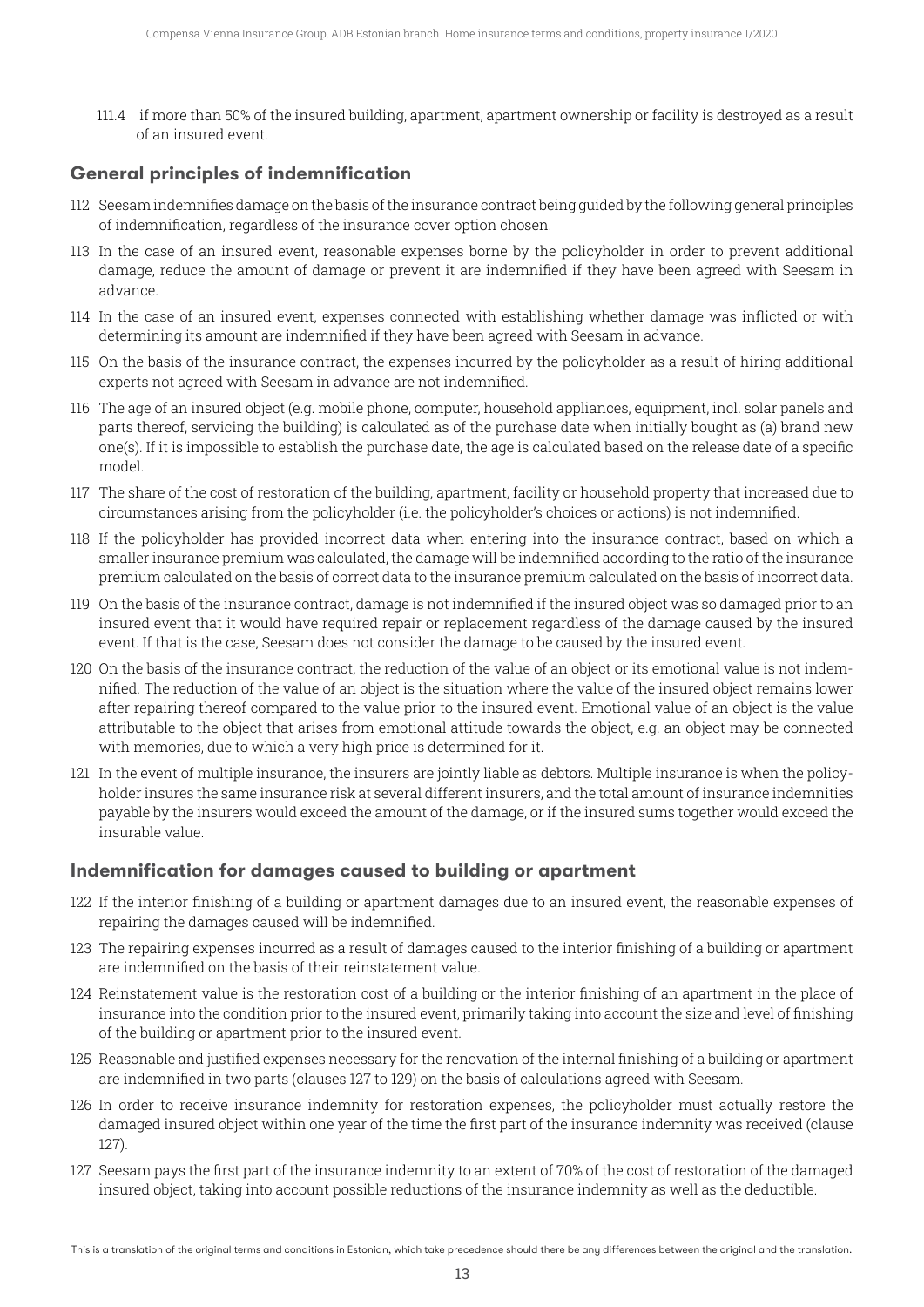- 128 Seesam indemnifies the remaining part of the restoration cost if the policyholder proves that they have used the first part of the insurance indemnity for restoring the damaged insured object within one year of the receipt thereof. To certify the restoration expenses, the policyholder must submit to Seesam the receipts and invoices to be checked.
- 129 If the policyholder does not restore the damaged insured object within one year to an extent of 70% of the restoration cost of the construction work, Seesam will not indemnify the part of the reinstatement value that exceeds 70%.
- 130 The following types of expenses are regarded as reasonable and justified restoration expenses:
	- 130.1 expenses required for demolition work of the building or apartment damaged due to an insured event and for removing trash arising therefrom;
	- 130.2 expenses arising from the requirements established by legislation (e.g. requirements arising from fire safety and building standards) to the extent of no more than 10% of the restoration cost of the damaged insured object, but no more than 10,000 euros;
	- 130.3 expenses related to preparing a proper design, carrying out construction supervision arising from legislation and obtaining permits from various authorities, except for the expenses incurred in relation to the interior design.
- 131 In the case of an insured event, expenses that were incurred as a result of relocation or assembly of household property required for carrying out repairs of the building, apartment or parts thereof (e.g. permanently attached furniture) damaged due to an insured event, are indemnified to the extent of no more than 10% of the value of the repairs of the damaged insured object.
- 132 Expenses related to unifying the building or apartment restored as a result of an insured event with the undamaged part of the building or apartment are not indemnified. For example: differences in the shades of colour in the case of the new and old paint, differences in ceramic tile patterns, differences in the texture of the material, etc.
- 133 The part of VAT to be returned to the policyholder pursuant to the Value Added Tax Act, loss of profit, non-proprietary damage and purely economic loss, contractual penalties, interest and late interest are not regarded as damage.

## **Indemnification of damages to household property**

- 134 If household property is damaged or destroyed due to an insured event, either the expenses of repairing thereof, or the reacquisition or actual value of a brand new or equivalent object is/are indemnified.
- 135 If it is technically possible and economically feasible to repair household property, the amount of damage will be equal to the amount of the repairing expenses.
- 136 If it is technically not possible and economically not feasible to repair household property, Seesam will consider the object to be destroyed and indemnify for the damage in accordance with clauses 136 to 143.
- 137 The reacquisition value of a brand new object is the acquisition cost of an equivalent brand new object in place of the insured household property. If brand new items of the same object are no longer sold, the insurance indemnity will be calculated on the basis of objects whose functionality is equivalent to that of the destroyed objects. If equivalent objects are no longer sold, the insurance indemnity will be calculated on the basis of objects that are as similar as possible to the destroyed objects.
- 138 **The reacquisition value of an equivalent second-hand object** is the acquisition cost of an equivalent second-hand object in place of the insured household property. If items of the same object are no longer sold on the secondary market, the insurance indemnity will be calculated on the basis of objects whose functionality is equivalent to that of the destroyed objects. If equivalent objects are no longer sold, the insurance indemnity will be calculated on the basis of objects that are as similar as possible to the destroyed objects.
- 139 The following is indemnified in the reacquisition value of an equivalent second-hand object:
	- 139.1 damage to power-driven land vehicles and watercraft not subject to registration as well as parts thereof;
	- 139.2 damage to second-hand objects acquired.
- 140 **The actual value** is the local average sales price of the insured object prior to an insured event.
- 141 Damage to art, collections, clocks and valuables is indemnified in the actual value.
- 142 **Exception**. Damage to computers and computer equipment, mobile phones, tablet computers, smart watches and other similar smart devices older than 12 months is indemnified by deducting the reduction of indemnity at the rate of 25% a year from the reacquisition value of a brand new object (clause 137).